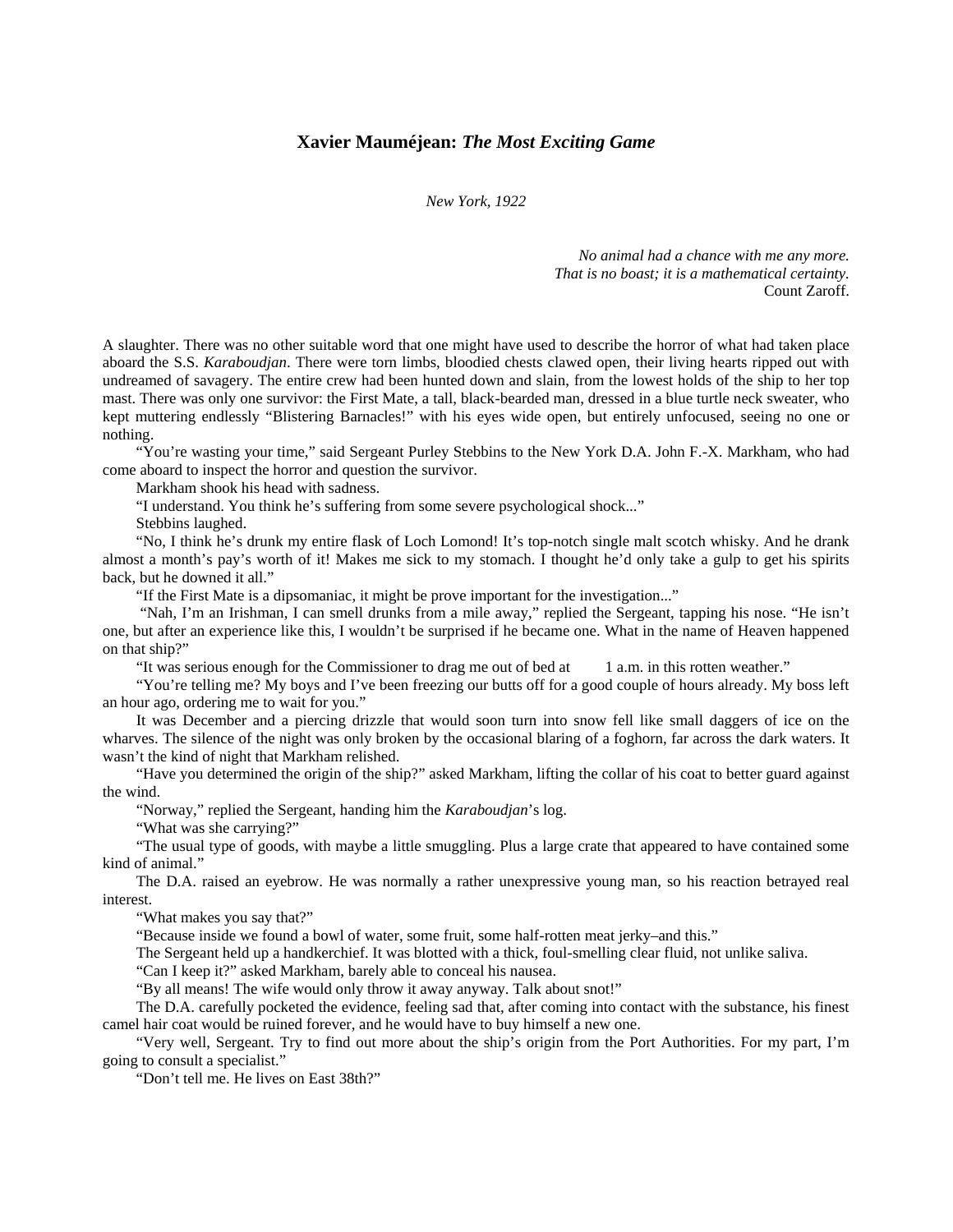"Mr. Vance? Not this time. This is not a case for dilettante experts on Chinese ceramics. We need someone... more worldly."

Located near Times Square, the Cobalt Club was a very exclusive social club. Once reserved for men, it now welcomed women and organized very popular soirées where couples danced until dawn. It belonged to Lamont Cranston, an amazing character, even by New York's standards. Having inherited a huge fortune made in the railways, Cranston had, one day, left his family's estate of Carnegie Hill to join the Lafayette Escadrille during the Great War. Then, the flying ace had vanished; some said that he had become involved in the opium wars in Asia. No one knew for certain. He had returned seven years later, a truly transformed man, not as much marked by his adventurous life as almost a wholly different person.

Markham did not pay much attention to city gossip. Being himself the scion of a wealthy family, he knew that the rich had a tendency to exaggerate things in order to relieve their boredom. He had had to face the recriminations of his father when he had chosen to become a public servant instead of joining the powerful family law firm founded by his grandfather. After facing the harsh realities of the world, Cranston had changed; he wasn't the first one, and wouldn't be the last.

Markham stepped through the arched entrance of the Cobalt Club and was welcomed by a doorman in a shiny blue uniform who offered to take his coat. The D.A. refused. He couldn't risk losing the only hard evidence he had. Inside, the club reeked of wealth and privilege. Conversations took place in hushed whispers around square tables with small table top lamps. There was a dance floor and, behind it, a band of black musicians played jazz on a stage draped in blue and gold.

"John?"

Markham turned around and saw a divine woman dressed in a blue, skin-tight sheath dress. Her jet black hair was cut squarely. She wore rhinestone-studded bracelets and a striking diamond on her right hand. She was the woman hired by Cranston to manage the club.

"Margo Lane."

"How long has it been, John?" asked the woman in a seductive, husky voice.

"Last time I saw you, you were still taking care of your little sister."

"Lois? She isn't so little anymore. She's going to high school now."

"Ah," said Markham politely.

"Yes, she likes the idea of becoming a journalist."

"She may have a rather exaggerated notion of the importance of journalists. She'll probably wind up being assigned to the classifieds, not the type of job that gets someone walking on air."

"What do you want, John?"

"I've heard it said that Mr. Cranston is a friend of the Shadow..."

Margo Lane's smile froze on her lips.

"That's absurd."

"Well, I'd like to ask him myself. Where is he?"

The young woman flashed a mocking smile.

"Oh, but you don't know Lamont. One day, he's here; the next, he may be in China, or in Tibet..."

She might as well said that he was on a retreat in the legendary Shangri-La. Markham understood that he wouldn't get any information out of the young woman and was preparing to leave when she put her hand on his arm. The D.A. stopped.

"Don't go, John," she said. "You look tired. Have a drink here, on me. I'll introduce you to someone you might want to meet."

Markham followed Margo as she made her way through the room to a table where a tall man with thick eyebrows and a pointed black military mustache sat. His eyes, too, were black and very bright. He had high cheekbones, a sharpcut nose, and a spare, aristocratic face. He wore a white dinner jacket, a new style that had recently come into fashion. Upon seeing Margo, the man snapped his fingers.

"Ivan!"

At once, a gigantic creature, solidly made and black bearded to the waist, dressed in the black astrakhan uniform of the Cossacks, stepped forward and offered two chairs to the newcomers.

After they were seated, Margo made the introductions.

"John, this is Count Zaroff, a White Russian."

"And a former General in the Czar's army," added the man, inserting a Dimitrino into his cigarette holder.

"You fled from the Communists?" inquired Markham.

The D.A. saw a twitch in the Russian's eye, as if he had hit a nerve.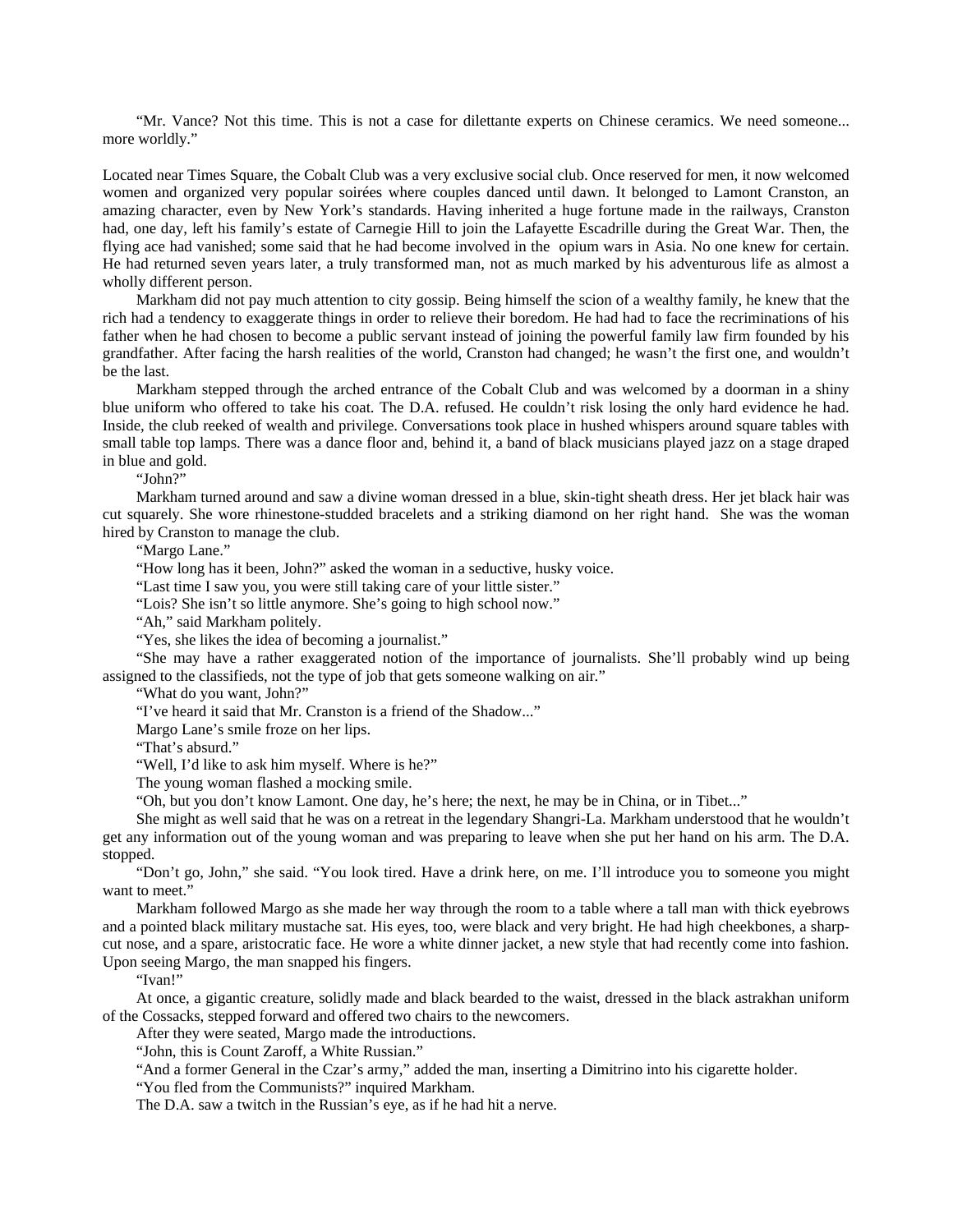"Fled? No. I'd rather say that those damned Bolsheviks made life in Holy Mother Russia untenable."

"I see. And what have you been doing since you left?"

"Unlike many of my former peers, who have blown their fortunes at the roulette table in Monte-Carlo and ended up driving taxis in Paris, I like to travel. In fact, I came here to see my old friend Kent Allard."

"One of our members," added Margo.

"Never heard of him," said Markham.

Zaroff made a dismissive gesture.

"He uses many aliases. In Russia, I knew him as Henry Arnaud, when he was working for the Czar, spying on the mad monk Rasputin, a sorry character whose influence on the Czarina was most nefarious."

Meanwhile, Ivan served a wonderful Mouton Rothschild wine, Margo's favorite if Markham's recollection was right.

"And how do you spend your time?"

"Mostly, I hunt."

"Really?"

"God made some men poets, some kings, others beggars. He made me a hunter. I have been one since my father gave me my first gun on my fifth birthday, a little carbine made especially for me in Moscow. Today, I travel the world, taking part in safaris, looking for new game..."

"What kind of game?"

"Grizzlies in your wonderful Rockies, tigers in India, jaguars in the Amazon, crocodiles in the Ganges, rhinoceroses in East Africa, Cape buffaloes, the fiercest creatures in the world..."

"This is terribly fascinating," said Margo, with a bright smile.

"Then I have something that might be of interest to you," said Markham, pulling out the fetid handkerchief from his pocket.

"Ew," said Margo, making a face. "What is that horrible thing?"

"That's what I'd like to know," said the D.A. "It was the only clue left by some kind of wild beat that killed the entire crew of a ship that docked last night."

Count Zaroff's eyes lit up. The former Czarist General used a fork to lift the handkerchief and examine it closely, even sniffing it. Then, in a subdued tone, he whispered:

"Valusia."

Upon hearing the word, his giant bodyguard pulled out a *kindjal*, a Cossack long knife, but Zaroff sternly gestured for him to sheathe the weapon and addressed Markham.

"You are the city's District Attorney, yes?" he asked. "I have come to New York to see Kent Allard, and also Sanger Rainsford, one of the world's top hunters, whom I would have liked to meet. But as they are both away at this time, I would be honored if you allowed me to assist you in this matter."

"Well... There's an official investigation... I don't know if I can..." said Markham, feeling his eyelids growing heavier. He was exhausted and did not know when he would be able to get some sleep.

"Come on, John," Margo whispered in his ear. "Don't be such a stickler. You call on Philo Vance all the time." The D.A. gave up.

"Where can I get in touch with you?" he asked Zaroff.

The Russian took a magnificent fountain-pen and wrote an address on one of the Cobalt Club matchbooks.

In New York, Count Zaroff was staying at the local branch of the famous Gun Club, located on Lexington. The club was proud to have, at one time or another, accommodated some of the word's greatest hunters: Allan Quatermain, Hareton Ironcastle, Lord John Roxton... Even the notorious Colonel Sebastian Moran had resided there for several months when, according to some malicious gossip, he had been wanted for questioning by Her Majesty's Police. "Baseless rubbish," had growled the valorous officer, who was the author of two of Zaroff's favorite books, *Heavy Game of the Western Himalayas* (1881) and *Three Months in the Jungle* (1884). The Russian's other favorite bedside reading was Sanger Rainsford's *Hunting Snow Leopards in Tibet*, which contained the brilliant epigram: "The world is made up of two classes–the hunters and the huntees." Zaroff would have liked to meet Rainsford, whom he considered an equal, but the native New Yorker was not in town at present.

The former Russian General was in America for yet another reason. Using the services of the lawfirm of Morrison, Morrison & Dodd, whose reputation was unmatched since the matter of the Giant Rat of Sumatra, he had been looking to purchase an isolated piece of land, preferably an island, where he could retire from a world where the weak increasingly pretended to rule over the strong and enjoy his personal pursuits.

In the meantime, the intriguing case presented to him by John Markham would have to suffice to relieve his boredom. Zaroff took it as a manifest intervention of fate. The D.A.'s handkerchief was covered in a slimy substance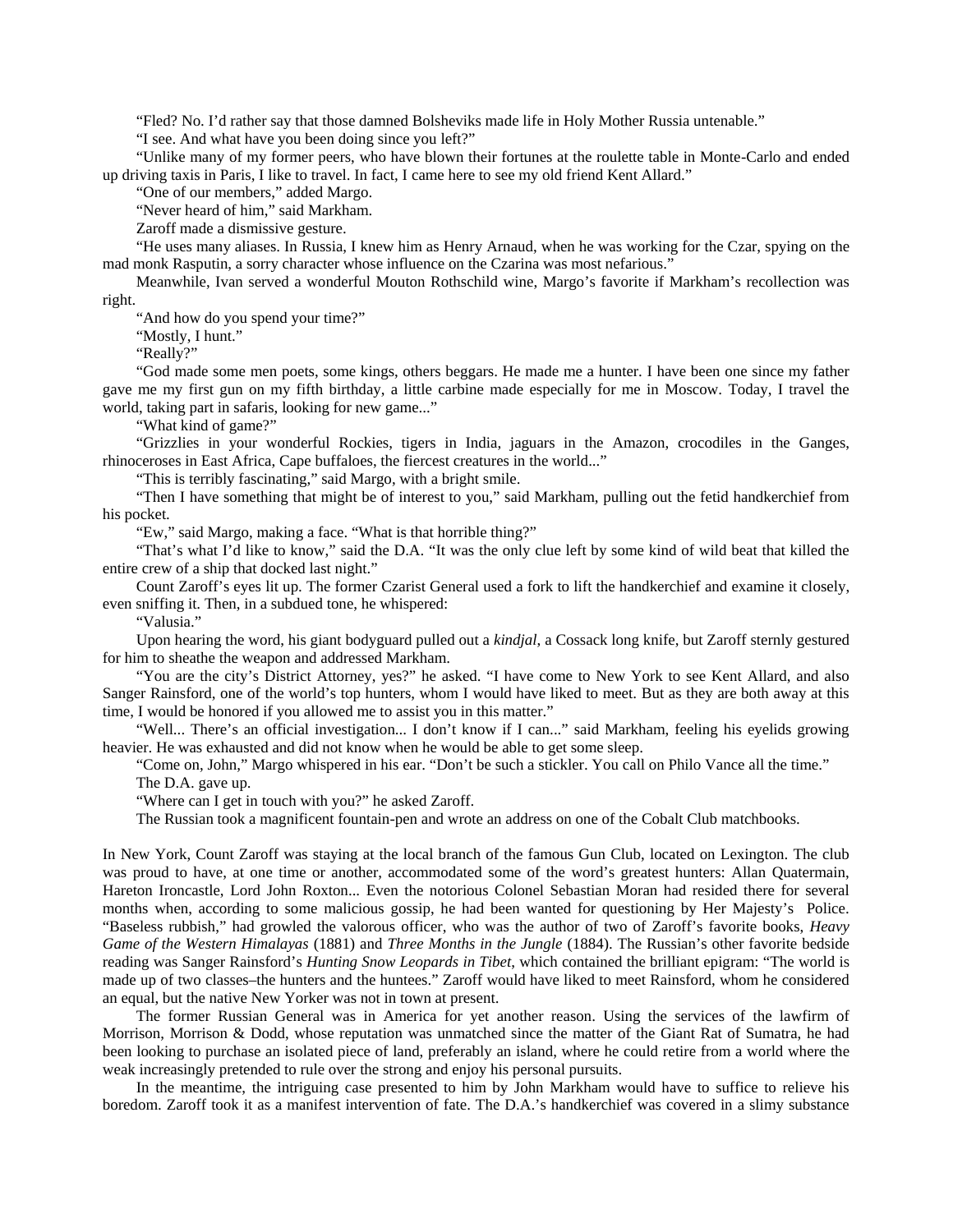which he had recognized at once. He had seen the very same ooze in the hands of mad Rasputin, who had owned a vial of it, which Allard (as Arnaud) had tried to steal–the same Allard who had been his host tonight under the guise of Lamont Cranston. Fate indeed. It was both a small world and a vast hunting ground.

As the Gun Club was rather devoid of guests at this time, Zaroff had been able to convert several rooms into his private, personal laboratory. If hunting was the Russian's heartfelt obsession, he did not let his passion for it obliterate the need for a methodical, scientific approach. The ability to reason was what made man superior to any beast, as he often liked to say.

During the following days, Zaroff remained in his suite, eating his usual regime of filet mignon and borsch, as only Ivan knew how to make it, drinking Chablis, analyzing the sample with a microscope and taking copious notes. No one was allowed to disturb him, not even his faithful hound, Lazarus, a massive brute of dog. His examination proved, beyond doubt, that the slime came from one of the legendary Serpent Men of Valusia who had ruled the Earth during the Paleozoic Era and had been mostly wiped out by the Atlantean King Kull. A few of the creatures had survived and used their metamorphic abilities to infiltrate the societies of Men afterward. The substance that Zaroff had recovered was protein-based and enabled the creatures' organism to withstand the prodigious stress of shapeshifting while retaining its basic cohesion as per the Theory of Evolution. The Russian smiled, remembering some of the folk tales of his own country that also featured shapechangers: Baba Yaga the witch, the Volkodlaks, wolf-men of the steppes... These could be explained rationally by the substance he had now seen under his microscope. That understanding would give him a definite advantage over his prey.

At the Russian's request, Markham had had photos of the bodies of the victims delivered to Zaroff. From the location of the wounds and the directions of the blows, the Count had deduced that their assassin was tall and bipedal, or at least able to assume an upright position.

Having completed the scientific part of his investigation, Zaroff then opened a flat suitcase that had been especially designed for him by Dunhill. It contained a Mauser which could be turned into a rifle by mounting it onto a butt. The famous blind German gunsmith Von Herder, who had built Moran's notorious air rifle, had modified it according to Zaroff's exacting specifications. The case also contained a *kindjal*, identical to Ivan's, an ideal weapon for throwing or close combat. But Zaroff knew that his most effective weapon in this case was a millennia-old incantation which he had stolen from Rasputin's safe: *Ka nama kaa lajerama*, a *shibboleth* once uttered by throats which were almost-human or not-yet-human in order to defeat the Sons of the Great Serpent, Set.

A modern man, Zaroff found it difficult to remember it, and even more so, to pronounce it, but it would have to do.

For a mind as primitive as that of a Serpent Man, thought Zaroff, the skyscrapers of New York must evoke images of the spires of long-lost Valusia. So he thought his prey would first seek refuge in Central Park, and therefore that became his hunting ground.

Three nights later, Zaroff had Ivan drive him there. He was now dressed in a tight fitting black sweater and wore black *jodhpurs* and black leather officer's boots. Lazarus was growing agitated, next to him, on the backseat of the limousine. The hound knew that the game was afoot.

At the entrance of the park, Zaroff ordered Ivan to remain with the car. The Cossack giant grumbled, but obeyed, fearing his master's *knout*. The brute was entirely devoted to him, thought Zaroff, but it was sometimes hard to get him to obey him unquestioningly. In these troubled times, good servants were hard to come by.

Zaroff entered the night-shrouded park, his prodigious senses on alert. The thrill of the hunt was the greatest thrill of all, he thought, greater than power, greater than sex, greater than everything. Almost at once, Lazarus stopped and turned his massive head towards his master. The hound had uncovered the corpse of a vagrant, who must have been slaughtered by the snake man. Zaroff made a sign to instruct the dog to be utterly quiet and noiselessly made his way through the man-made forest. He noticed immediately that the park was devoid of any animal noises. The silence was unnatural. Every living creature knew how to be afraid of a mortal enemy, be it man or snake.

Suddenly, a shadow leaped from under a bush and attacked the Count. Zaroff felt a searing pain on his left side. He felt the wound: it wasn't deep, but one of his ribs was surely bruised. If his reflexes hadn't been lightning fast, he might have been gored.

The Russian grabbed his Mauser, but the Serpent Man whipped it away. That gave Zaroff an opportunity to stab the creature with his *kindjal*, which slowed his enemy. In the meantime, Lazarus had come to his master's rescue and was talking deep bites out of the Snake Man. However, to Zaroff's horror, if not his surprise, he saw that the shapeshifter's very substance was slowly reconstituting itself. The monster was damn near invulnerable!

It was time to use the incantation. Zaroff took in a deep breath and shouted:

"*Oungawa timba*!"